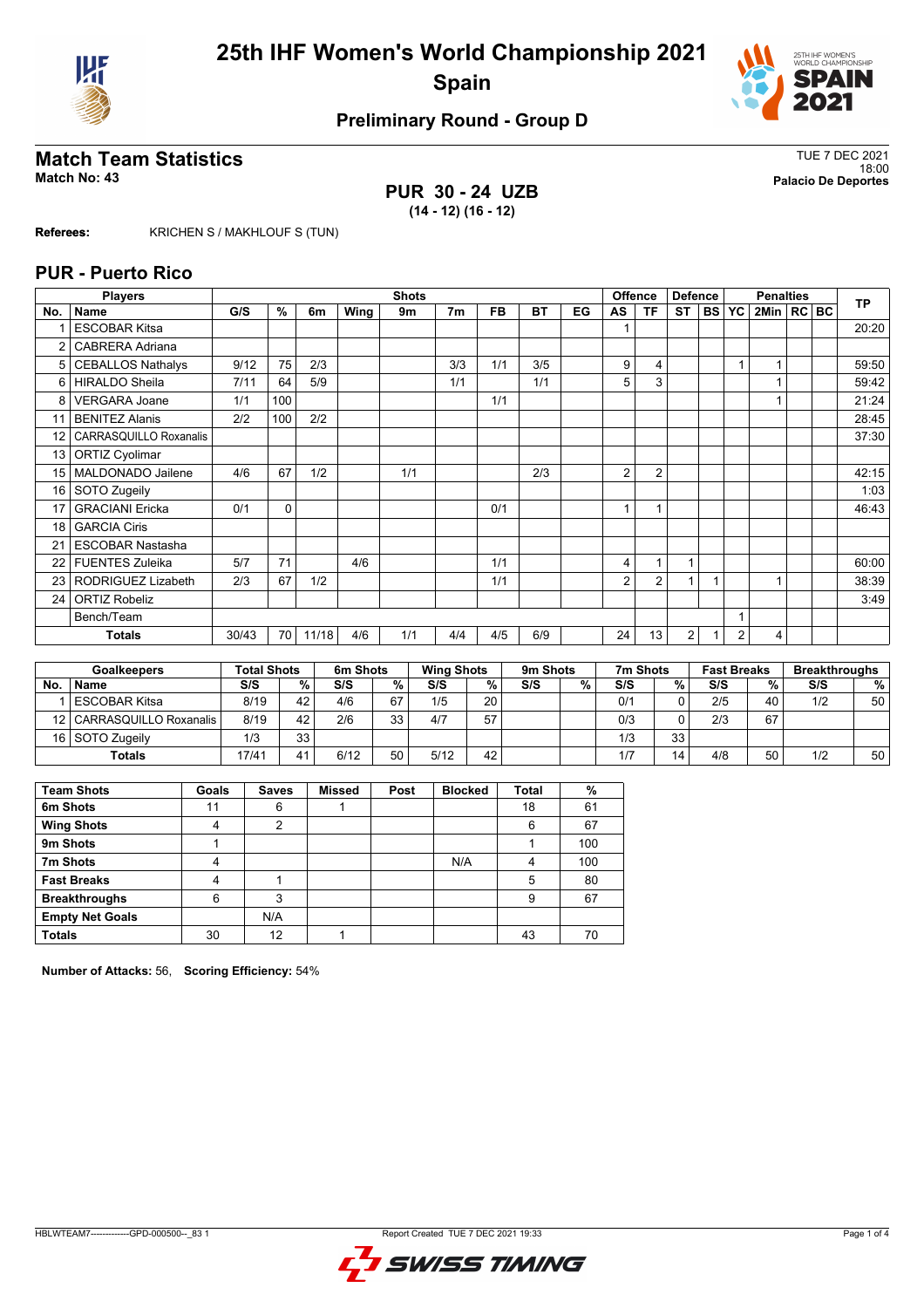



# **Match Team Statistics** TUE 7 DEC 2021

18:00 **Match No: 43 Palacio De Deportes PUR 30 - 24 UZB (14 - 12) (16 - 12)**

**Referees:** KRICHEN S / MAKHLOUF S (TUN)

## **PUR - Puerto Rico**

#### **Shots Distribution Players** Goals / Shots 1 ESCOBAR K 2 CABRERA A 5 CEBALLOS N 6 HIRALDO S 8 VERGARA J 11 BENITEZ A 12 CARRASQUILLO R  $\frac{1}{4}$   $\frac{1}{1/4}$   $\frac{1}{1/4}$   $\frac{1}{1/4}$  $\frac{1}{2}$   $\frac{1}{2}$   $\frac{1}{2}$   $\frac{1}{2}$   $\frac{1}{1}$   $\frac{1}{1}$  $2/2$   $\sqrt{1/1}$  $12/2$  1/1 2/2 89 89, H) Į. . . ă. ă,  $| 0/1 | 3/3$  $2/2$  0/2  $0/1$  0/1 u p 原理  $| 0/1 | 3/3$ u a u d 1-Missed

| 13 ORTIZ C | 15 MALDONADO J             | 16 SOTO Z | 17 GRACIANI E | 18 GARCIA C | 21 ESCOBAR N | 22 FUENTES Z         |
|------------|----------------------------|-----------|---------------|-------------|--------------|----------------------|
|            | 1/2<br>111<br>$\mathbf{L}$ |           | 0/1           |             |              | 414<br>רור<br>21 Z   |
|            | 1/2 ■ ■                    |           |               |             |              | $2/2$ $\blacksquare$ |
|            |                            |           |               |             |              | 0/2                  |

|     |     | 23 RODRIGUEZ L 24 ORTIZ R |  |  |  |  |  |  |  |
|-----|-----|---------------------------|--|--|--|--|--|--|--|
|     |     |                           |  |  |  |  |  |  |  |
| 1/1 | 0/1 |                           |  |  |  |  |  |  |  |
|     |     |                           |  |  |  |  |  |  |  |

**Team** Goals / Shots

1-Missed

Н



# Saves / Shots

| 2/4 | 3/5 | 0/2 |
|-----|-----|-----|
| 1/4 | 1/2 | 2/9 |
| 1/3 | 1/4 | 6/8 |

1 ESCOBAR K  $\frac{1}{2}$  0/2  $\frac{1}{3/5}$ 

| 1/3                      |     | 0/1              |  |  |  |  |  |  |  |  |  |  |
|--------------------------|-----|------------------|--|--|--|--|--|--|--|--|--|--|
| 1/3                      | 0/2 | 3/3              |  |  |  |  |  |  |  |  |  |  |
| <b>12 CARRASQUILLO R</b> |     |                  |  |  |  |  |  |  |  |  |  |  |
| $\overline{2/2}$         |     | $\overline{0/2}$ |  |  |  |  |  |  |  |  |  |  |
| 0/1                      | 1/2 | 2/6              |  |  |  |  |  |  |  |  |  |  |
| p                        | 0/1 | 3/5              |  |  |  |  |  |  |  |  |  |  |
| 16 SOTO Z                |     |                  |  |  |  |  |  |  |  |  |  |  |
|                          |     |                  |  |  |  |  |  |  |  |  |  |  |

| 16 SOTO Z |     |     |
|-----------|-----|-----|
|           |     |     |
|           |     | 0/2 |
|           | 1/1 |     |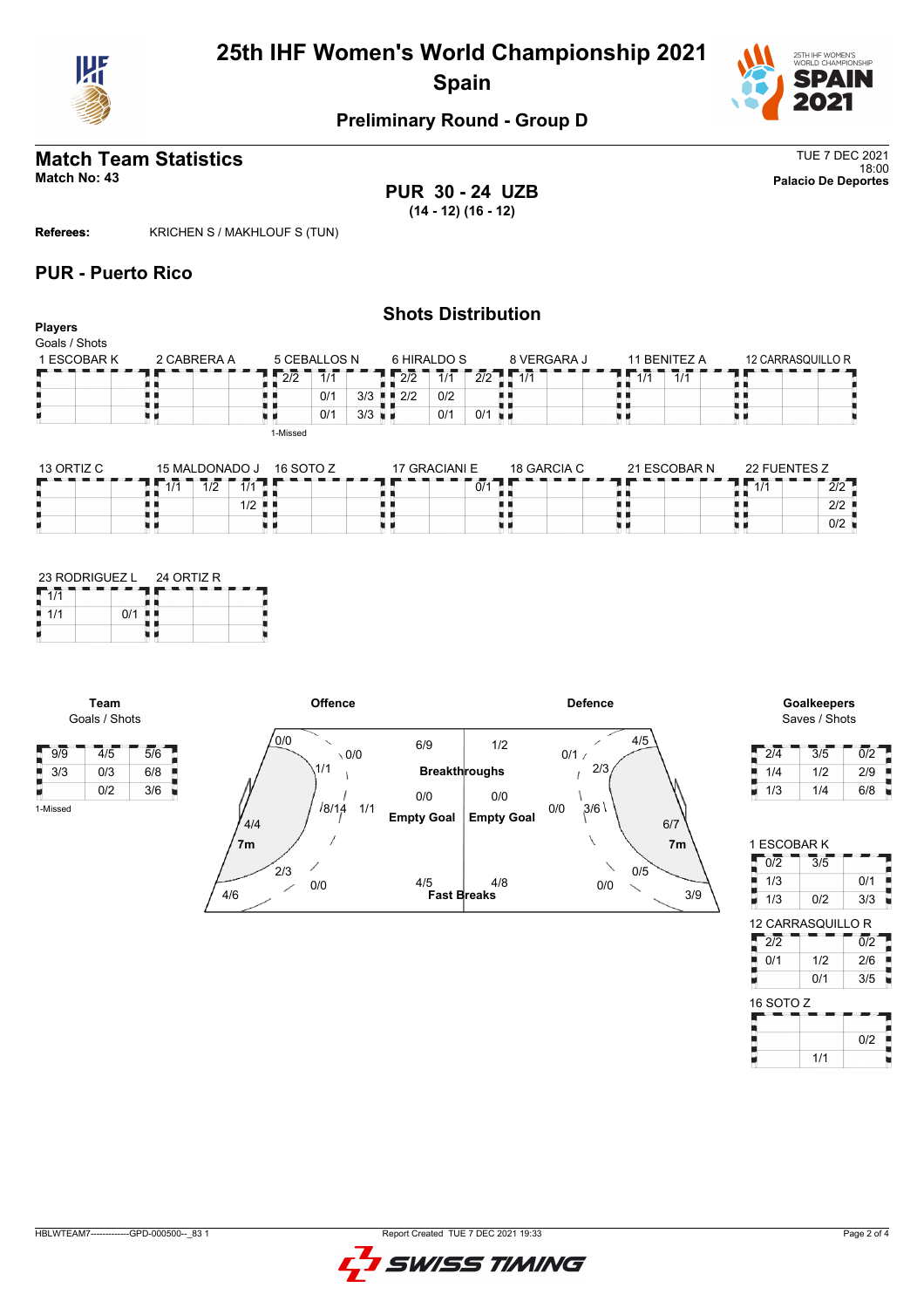



# **Match Team Statistics** TUE 7 DEC 2021

**PUR 30 - 24 UZB (14 - 12) (16 - 12)**

18:00 **Match No: 43 Palacio De Deportes**

**Referees:** KRICHEN S / MAKHLOUF S (TUN)

### **UZB - Uzbekistan**

|                 | <b>Players</b>             |       | <b>Shots</b> |      |      |     |                |     |           |    |    | <b>Offence</b> | <b>Defence</b> |           | <b>Penalties</b> |                |  |  | <b>TP</b> |
|-----------------|----------------------------|-------|--------------|------|------|-----|----------------|-----|-----------|----|----|----------------|----------------|-----------|------------------|----------------|--|--|-----------|
| No.             | Name                       | G/S   | %            | 6m   | Wing | 9m  | 7 <sub>m</sub> | FB  | <b>BT</b> | EG | AS | ΤF             | <b>ST</b>      | <b>BS</b> | YC               | 2Min   RC BC   |  |  |           |
|                 | <b>SULTONOVA Sarvinoz</b>  |       |              |      |      |     |                |     |           |    |    |                |                |           |                  |                |  |  | 12:17     |
| $\overline{2}$  | KHUDOYKULOVA Madina        | 10/11 | 91           | 3/4  | 1/1  |     | 6/6            |     |           |    |    |                |                |           |                  |                |  |  | 52:32     |
| 3               | MUKHAMADOVA Mekhriniso     |       |              |      |      |     |                |     |           |    |    |                |                |           |                  |                |  |  | 3:25      |
| 4               | SAFAROVA Khusniya          |       |              |      |      |     |                |     |           |    |    |                |                |           |                  |                |  |  |           |
| 5               | <b>BOTIROVA Zukhra</b>     |       |              |      |      |     |                |     |           |    |    |                |                |           |                  |                |  |  | 3:05      |
| 6               | MIRZAEVA Zilola            |       |              |      |      |     |                |     |           |    |    |                |                |           |                  |                |  |  | 1:44      |
| 7               | YUSUPOVA Nargiza           | 4/7   | 57           | 2/4  | 1/2  |     |                | 1/1 |           |    | 2  |                |                |           |                  |                |  |  | 48:13     |
| 8               | MUSTAFAEVA Anastasiya      | 1/3   | 33           |      | 1/3  |     |                |     |           |    |    |                |                |           |                  |                |  |  | 32:57     |
| 9               | ALLAYAROVA Zakhro          | 1/3   | 33           |      | 1/2  |     |                | 0/1 |           |    | 2  |                |                |           |                  |                |  |  | 35:01     |
| 10              | SULTANOVA Dilnoza          |       |              |      |      |     |                |     |           |    |    |                |                |           |                  |                |  |  | 10:47     |
|                 | RAZAKBERGENOVA Sevara      | 2/4   | 50           | 0/1  | 1/1  |     |                | 1/2 |           |    | 3  | $\overline{2}$ |                |           |                  |                |  |  | 38:12     |
| 12 <sup>2</sup> | MAMIROVA Turoyim           |       |              |      |      |     |                |     |           |    |    |                |                |           |                  |                |  |  | 47:43     |
| 13              | OBIDJONOVA Charos          | 0/2   | $\Omega$     | 0/2  |      |     |                |     |           |    |    |                |                |           |                  |                |  |  | 6:28      |
| 14              | <b>BAHROMOVA Dilbarhon</b> | 0/4   | $\Omega$     | 0/2  |      | 0/1 |                | 0/1 |           |    | 5  | $\overline{2}$ | $\overline{2}$ |           |                  |                |  |  | 41:53     |
| 15              | ABDUMANNONOVA Oyazimkhon   | 2/8   | 25           | 0/1  | 2/5  |     | 0/1            | 0/1 |           |    |    |                |                |           |                  |                |  |  | 35:49     |
| 17              | VOSILJONOVA Maftunakhon    | 4/6   | 67           | 1/2  |      |     |                | 2/2 | 1/2       |    | 6  | 4              |                |           |                  |                |  |  | 49:54     |
|                 | Bench/Team                 |       |              |      |      |     |                |     |           |    |    |                |                |           |                  |                |  |  |           |
|                 | Totals                     | 24/48 | 50           | 6/16 | 7/14 | 0/1 | 6/7            | 4/8 | 1/2       |    | 21 | 13             | $\overline{2}$ |           |                  | $\overline{2}$ |  |  |           |

| <b>Goalkeepers</b> |                       | <b>Total Shots</b> |        | 6m Shots |           | <b>Wing Shots</b> |    |     | 9m Shots<br>7m Shots<br><b>Fast Breaks</b> |     | <b>Breakthroughs</b> |     |          |     |    |
|--------------------|-----------------------|--------------------|--------|----------|-----------|-------------------|----|-----|--------------------------------------------|-----|----------------------|-----|----------|-----|----|
| No.                | <b>Name</b>           | S/S                | $\%$ . | S/S      | %         | S/S               | %  | S/S | %                                          | S/S | %                    | S/S | %        | S/S | %  |
|                    | SULTONOVA Sarvinoz    | 1/9                | 11     | 0/2      |           | 0/1               |    |     |                                            | 0/1 |                      | 0/2 |          | 1/3 | 33 |
|                    | 12   MAMIROVA Turovim | 11/33              | 33     | 6/15     | 40        | 2/5               | 40 | 0/1 |                                            | 0/3 |                      | 1/3 | วว<br>ບບ | 2/6 | 33 |
|                    | <b>Totals</b>         | 12/42              | 29     | 6/17     | २५<br>ن ت | 2/6               | วว | 0/1 |                                            | 0/4 |                      | 1/5 | 20       | 3/9 | 33 |

| <b>Team Shots</b>      | Goals | <b>Saves</b> | <b>Missed</b> | Post          | <b>Blocked</b> | Total | %  |
|------------------------|-------|--------------|---------------|---------------|----------------|-------|----|
| 6m Shots               | 6     | 6            | 2             | 2             |                | 16    | 38 |
| <b>Wing Shots</b>      |       | 5            |               | $\mathcal{P}$ |                | 14    | 50 |
| 9m Shots               |       |              |               |               |                |       |    |
| 7m Shots               | 6     |              |               |               | N/A            |       | 86 |
| <b>Fast Breaks</b>     | 4     | 4            |               |               |                | 8     | 50 |
| <b>Breakthroughs</b>   |       |              |               |               |                | 2     | 50 |
| <b>Empty Net Goals</b> |       | N/A          |               |               |                |       |    |
| <b>Totals</b>          | 24    | 17           | ◠             | 4             |                | 48    | 50 |

**Number of Attacks:** 57, **Scoring Efficiency:** 42%